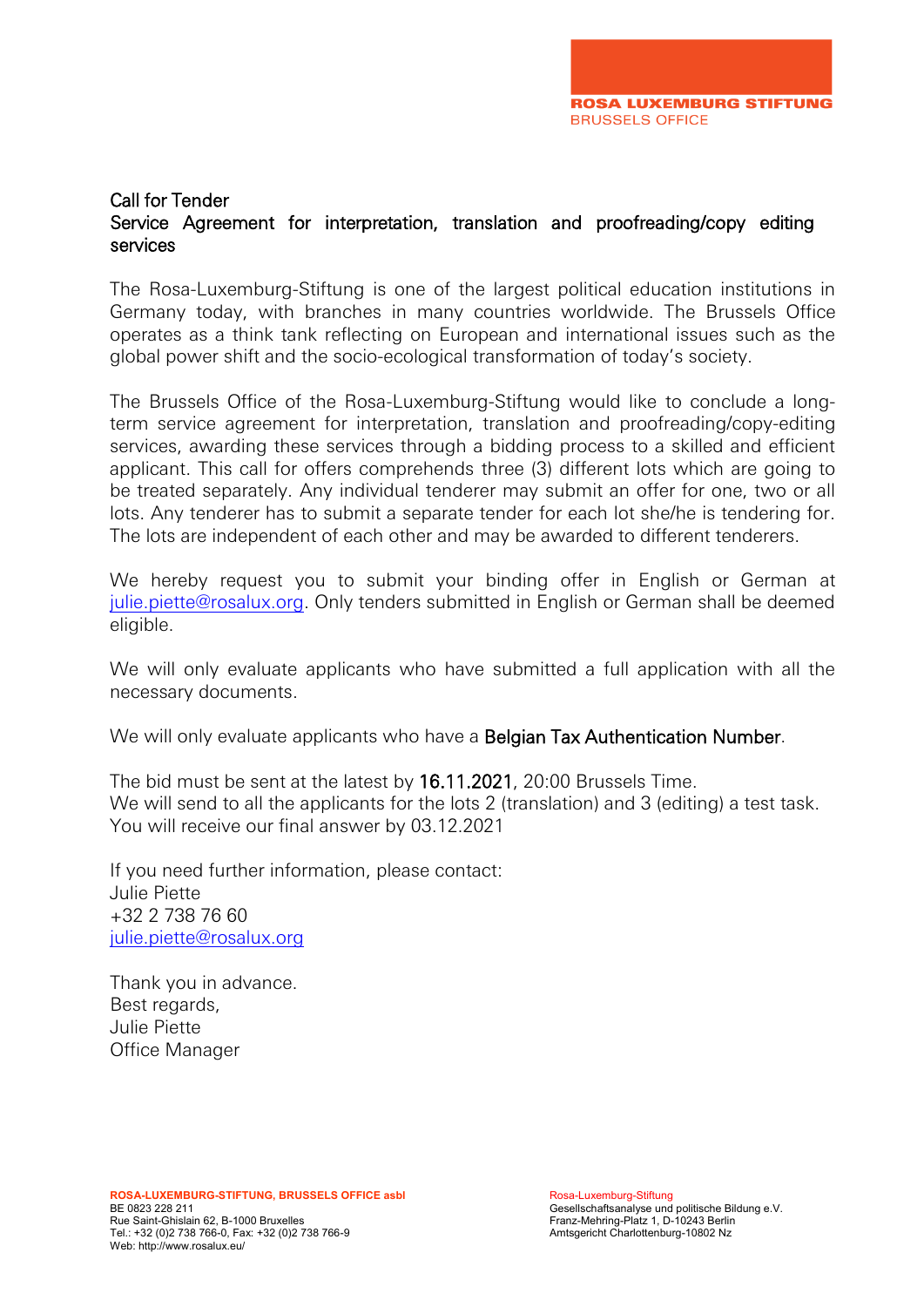Service Agreement for interpretation, translation and proofreading/copy editing services Appendix 1: Terms of order and agreement; Lot 1 – Interpretation Services

#### 1. Subject matter of the general agreement

The Brussels Office of the Rosa-Luxemburg-Stiftung (referred to as "client") intends to conclude a general agreement for interpretation services in order to foster mutual understanding of participants at the client's events in Brussels and Belgium.

The contractual partner (referred to as "contractor") shall deliver interpretation services assigned by the client. Important requirements are familiarity with the left political scene, knowledge of left social and political debates and knowledge of the relevant terminology.

#### 2. Terms and execution periods

The agreement has a term of twelve (12) months and can be tacitly extended by another twelve (12) months unless it is cancelled upon written notice at least one (1) month to the agreed term of the agreement. The maximum length of this contract is thirty-six (36) months.

The execution of the agreement starts with the placement of the first order by the client.

#### 3. Estimated volume of services

The Rosa-Luxemburg-Stiftung Brussels Office estimates following yearly order value:

#### Lot 1 – Interpretation services - 35.000  $\epsilon$  net per year.

This number is a mere estimation and might vary. Needs may be higher or lower. However, a cumulative volume of 150.000€ net over the entire term will not be exceeded. If this maximum amount is reached, this contract will automatically expire. We cannot confirm the frequency of orders for 2022 and following years. Orders will not be placed at once but each prior to the respective event respecting the agreed deadlines.

The client reserves the option to fall back on relevant suppliers.

## 4. Detailed description of tasks

#### Lot 1 – Interpretation Services

Interpretation services require linguistic and technical competences in the relevant languages and knowledge of the left political scene (see also point 1). Interpretation is mostly required at the client's events: conferences, work-shops, seminars or any other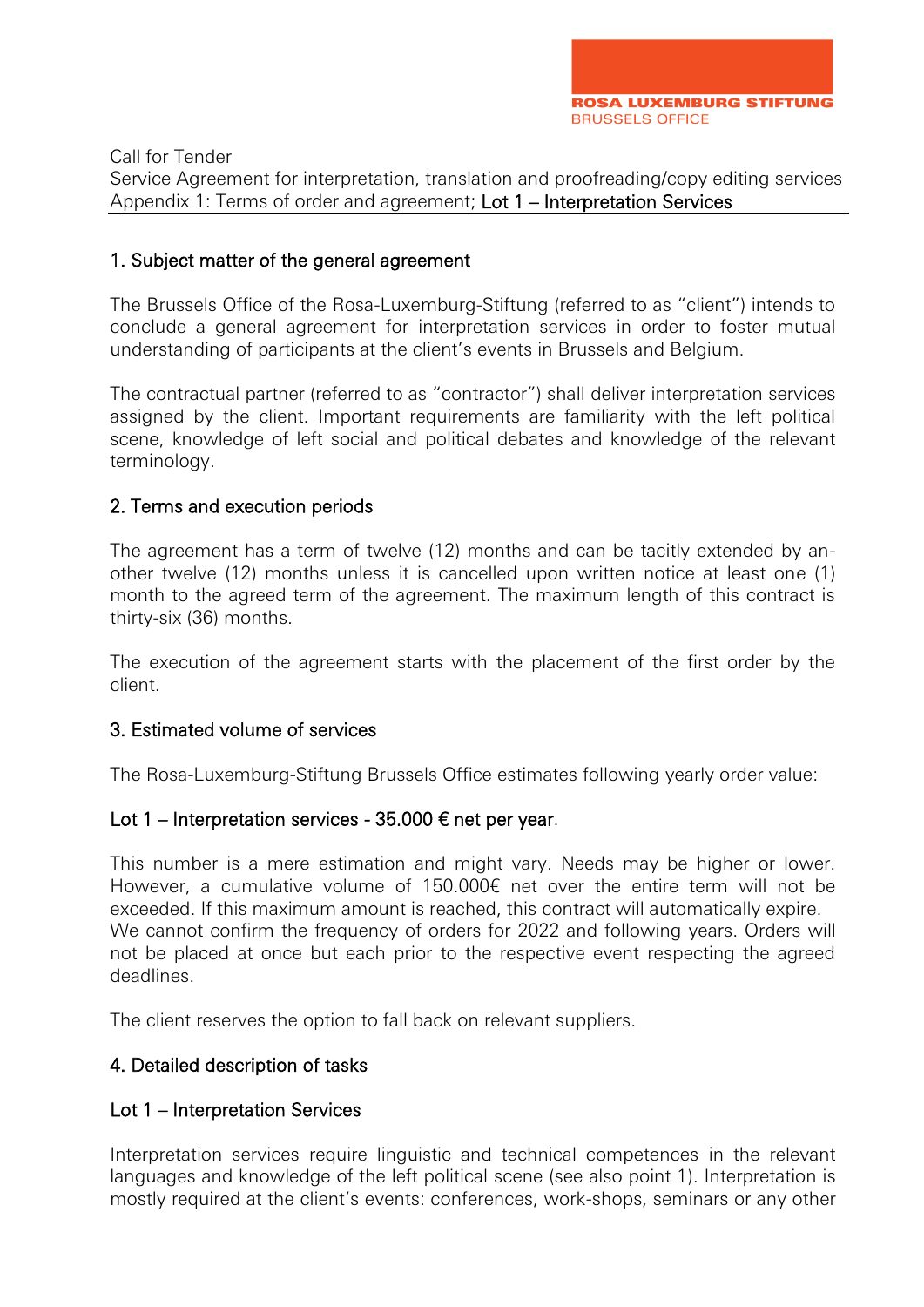form of meeting where interpretation is needed to guarantee the mutual comprehension of participants.

The focus of the client's work lies on crisis and alternatives, global power shift, dangers of free trade agreements (TTIP), right-wing extremism, energy democracy, financialisation of nature/energy/commodities, sustainability and socio-ecological reorganisation, labour and labour unions, Left in Europe.

Main location of services: Brussels (ca. 80%) or online (webinars with Zoom).

Simultaneous interpretation under 45 minutes will be made by one interpreter, for interpretation services longer than 45 minutes two interpreters will be available per language combination (e.g. German/English).

In case of consecutive interpretation, the client and the contractor will agree case by case of one or two interpreters are necessary. The same condition applies to whispered interpretation.

The client will make sure – if possible – to deliver materials for the preparation of the interpreters for each assignment.

The interpretation services are mainly required for the following European languages: English, German, French, Spanish and Italian.

The contractor guarantees the availability of the following European languages: Dutch, Greek, Danish, Swedish and Portuguese.

In specific cases other languages may be required, such as Russian. This list is not exhaustive.

The contractor agrees to provide the technical equipment if not provided by the event location: interpretation booths, microphones, headsets and recording facilities.

The client will place each order between 4 and 2 weeks prior to the respective event.

The contractor commits to confirm each order within 2 working days by submitting a financial offer according to appendix 2.

The stated prices on each individual offer, after agreed upon with the client, will be binding for the particular order.

## 5. Cancellation Fees

In case placed orders are cancelled, the following cancellation fees apply:

For cancellations up to two (2) weeks prior to the event: no fees apply. For cancellations up to five (5) days prior to the event: 25%. For cancellations up to three (3) days prior to the event: 50%. For cancellations up to 24 hours prior to the event: 100%.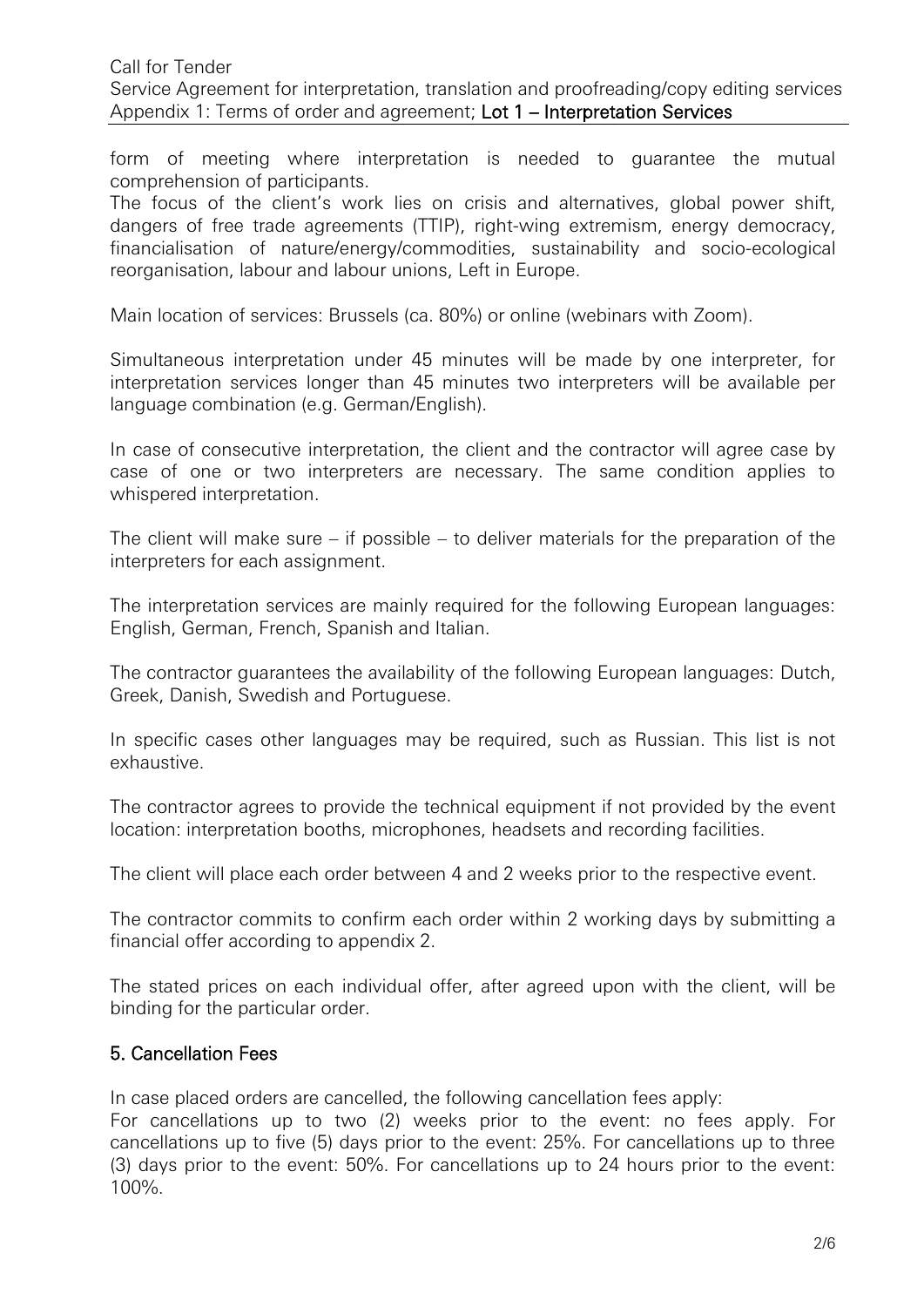The contractor shall also be reimbursed of the costs that have been verifiably incurred through the reservation of travel or accommodation.

## 6. Obligations of the contractor

The contractor agrees to give priority to local interpreters in recruitment provided they have the required languages and level of qualification. In the event that interpreters cannot be found on location, the contractor will hire the interpreter residing in the next nearest city.

The contractor agrees to treat as confidential all documents, files and data received from the client or its cooperation partners concerning the respective order, and to maintain secrecy towards third parties. If the contractor is not able to carry out the assigned order, he/she shall immediately inform the client. In case that the contractor cancels the order at short notice, the contractor shall provide a substitute supplier that fulfils the criteria set out in the order description. If he/she fails to do so, the client may charge him/her fees amounting up to 25% of the order value.

## 7. Individual assignments and accounting

For individual assignments, the conditions set out under the aforementioned points shall apply. Individual assignments shall always be made in writing (by email). Questions may be discussed in advance orally. By submitting a binding offer, the contractor agrees to the aforementioned terms of agreement.

The remuneration is defrayable after delivery and its billing. The bills are to be addressed to the client (by mail: [invoices.brussels@rosalux.org\)](mailto:invoices.brussels@rosalux.org) and have to contain all legal information, the delivery date as well as the sales tax identification number of the client, BE 0823.228.211. The client pays through bank transfers.

## 8. Liability

The contractor's liability for breach of contractual obligations towards the client is limited to intention and gross negligence.

The client declines all responsibilities for loss or damage of the contractor's technical equipment.

# 9. Copyrights

The client shall have the right to any and all working results protected by copyright law. Upon completion of the mandate the utilisation right shall pass on to the client. The client intends to re-use selected recordings of interpretations or parts of them for non-commercial means. This includes copying, distributing, displaying or reciting publicly on the internet, sending them via e-mail and editing them. These rights are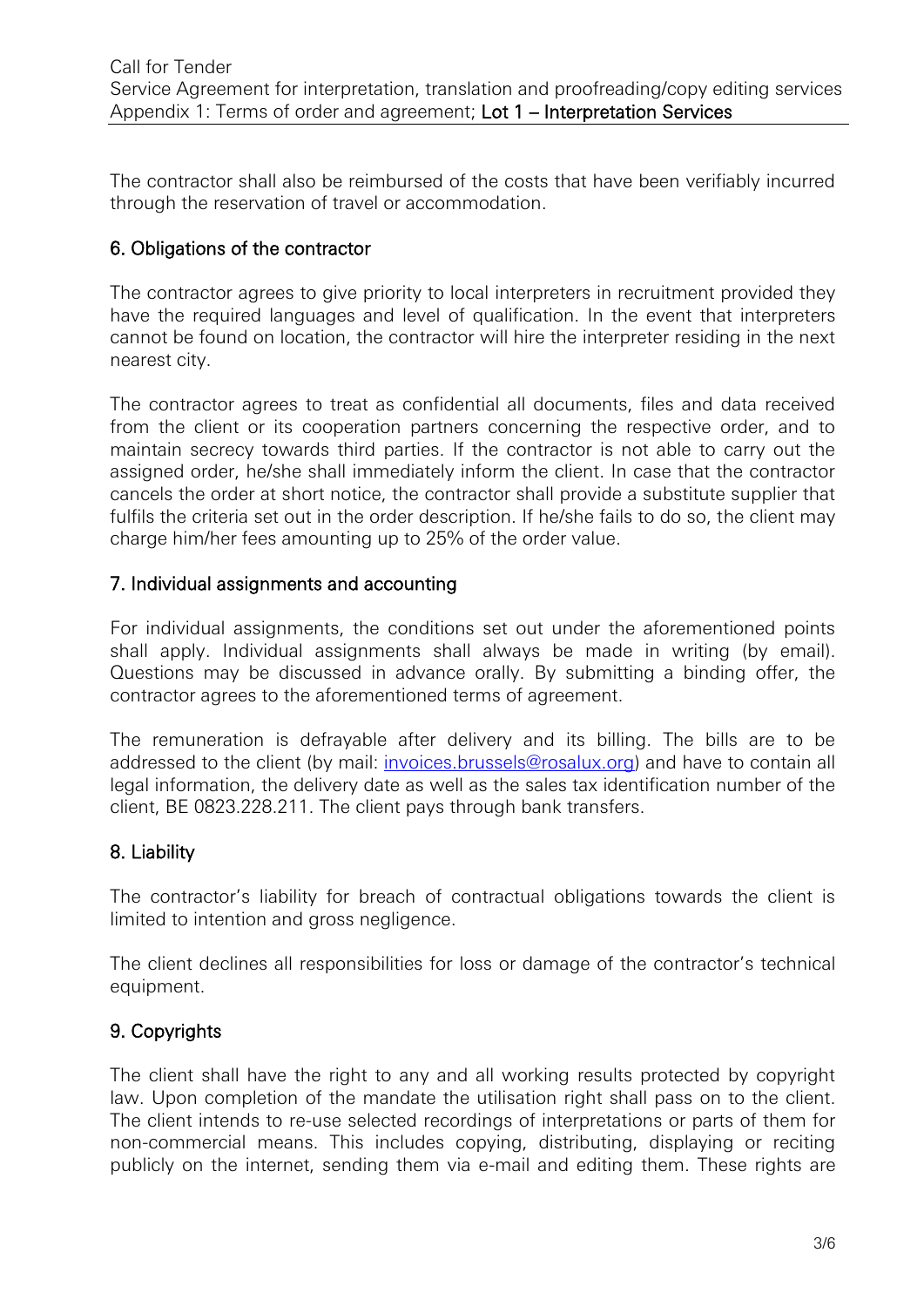granted by the contractor to the client without local and time restrictions. The client can transmit the rights without any former notice to third parties.

The remuneration paid shall compensate for any and all copyright claims of the contractor.

The client will inform the contractor prior to each event if the interpretation will be recorded and if the client wishes to re-use the recorded material. The contractor shall include retribution for the right to re-use the material in the financial offer. Prices for re-use copyright shall apply as indicated in appendix 2.

## 10. General description of the suitability of tenderers

We will only evaluate applicants who have submitted a full application with all the necessary documents

10.1. Please complete, sign and submit following documents:

- Terms of order and agreement for interpretation services (appendix 1)
- Indicative financial offer (appendix 2)
- Three (3) significant references of services for similar clients (appendix 3)
- Self-declaration, see 11.2.
- Presentation of the company's business model, see 11.3.

## 10.2. Information to provide in the self-declaration:

The tenderer shall submit following information about her/his company

- Company's registered headquarters and main contact person
- Number of interpreters occupied by the company with the required skills and qualifications
- Proof of qualification: The qualification profile of the employed interpreters shall be presented for following languages (2-3 qualification profiles)
	- o English
	- o French
	- o German

## 10.3. Presentation of the company's business model

In order to be able to assess the capacity and efficiency of the tenderer, the Rosa-Luxemburg-Stiftung kindly asks you to clearly demonstrate the following among others:

- Provide proving documents regarding compliance of payment standards for interpreters
- Provide proofs of the interpreter's skills and qualifications as well as proofs of fair treatment (equal treatment of women and men; transparent remuneration policy; union organisation of the employees…)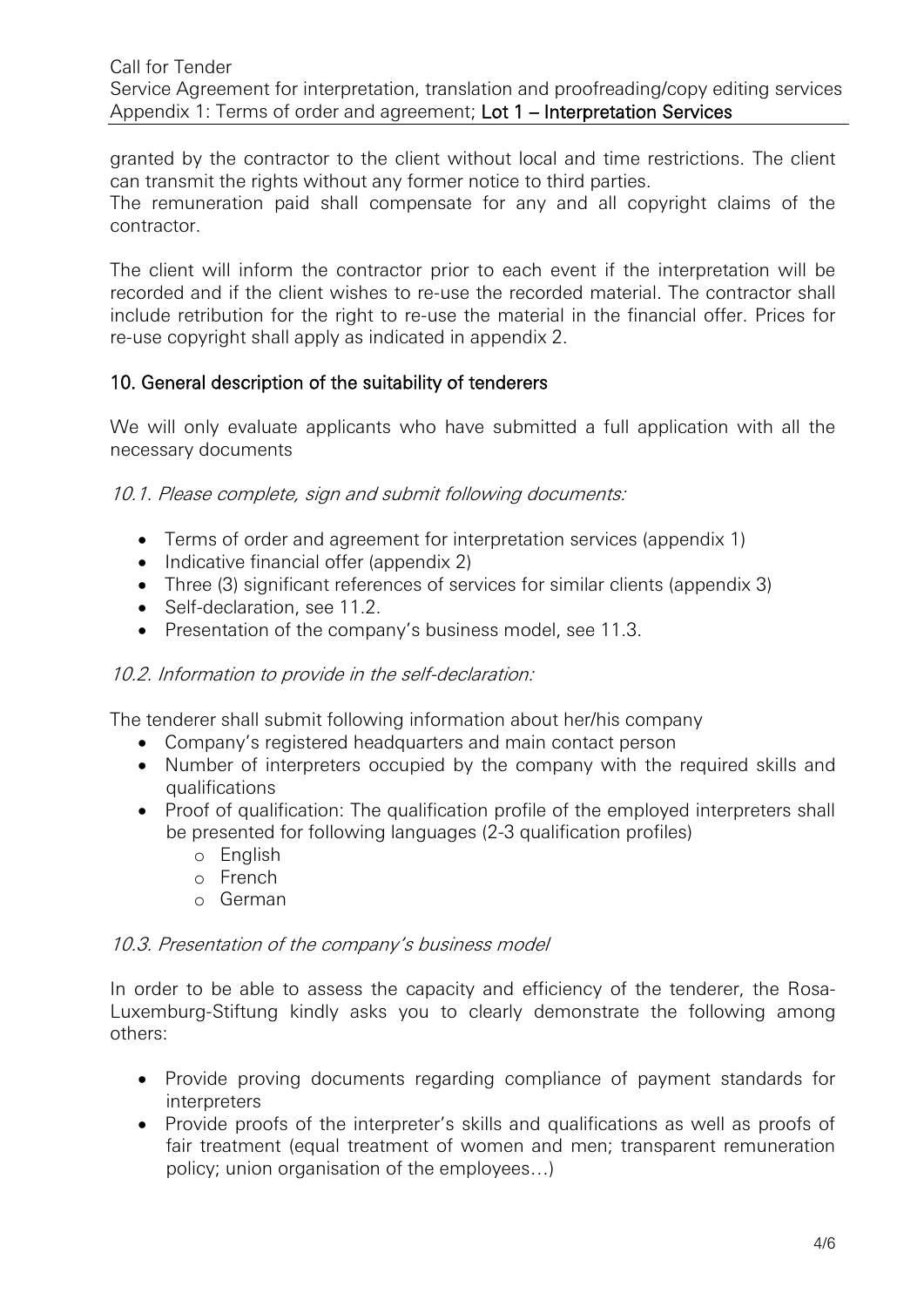## 11. Evaluation criteria

The offers shall be evaluated according to following criteria:

| $\sqrt{2}$<br>— Ur<br>ାଠି                                                       | 60% |
|---------------------------------------------------------------------------------|-----|
| $\sim$<br>∍<br>16<br><b>1ess</b><br>model<br>$1^+$<br>ы,<br>. וטי<br>∪.∪<br>. ب | 40% |

## 12. Status and miscellaneous

The contractor is responsible for the tax treatment of the agreed remuneration. As a precaution, the client advises that he is obliged by Belgian law to report both the identity and the amount concerning every charge to the Belgian tax authorities not later than March 31st of the following year.

The placing of an order by the client to the contractor constitutes a binding agreement.

Modifications and amendments to this agreement shall be made in writing. Should individual provisions of the agreement become invalid, this will not affect the validity of the remaining provisions.

The contractor shall ensure that all persons entrusted by him/her with the fulfilment of contractual obligations carefully observe statutory regulations on data protection, and refrain from forwarding information, unless it is evident, received from the client to third parties or use it otherwise.

## 13. Jurisdiction

The municipal or district court Brussels shall have jurisdiction over legal disputes arising from this service agreement, its termination and liquidation.

Date /signature of the client Date/signature of the contractor

Anna Schröder Rosa-Luxemburg-Stiftung, Brussels Office Head of Office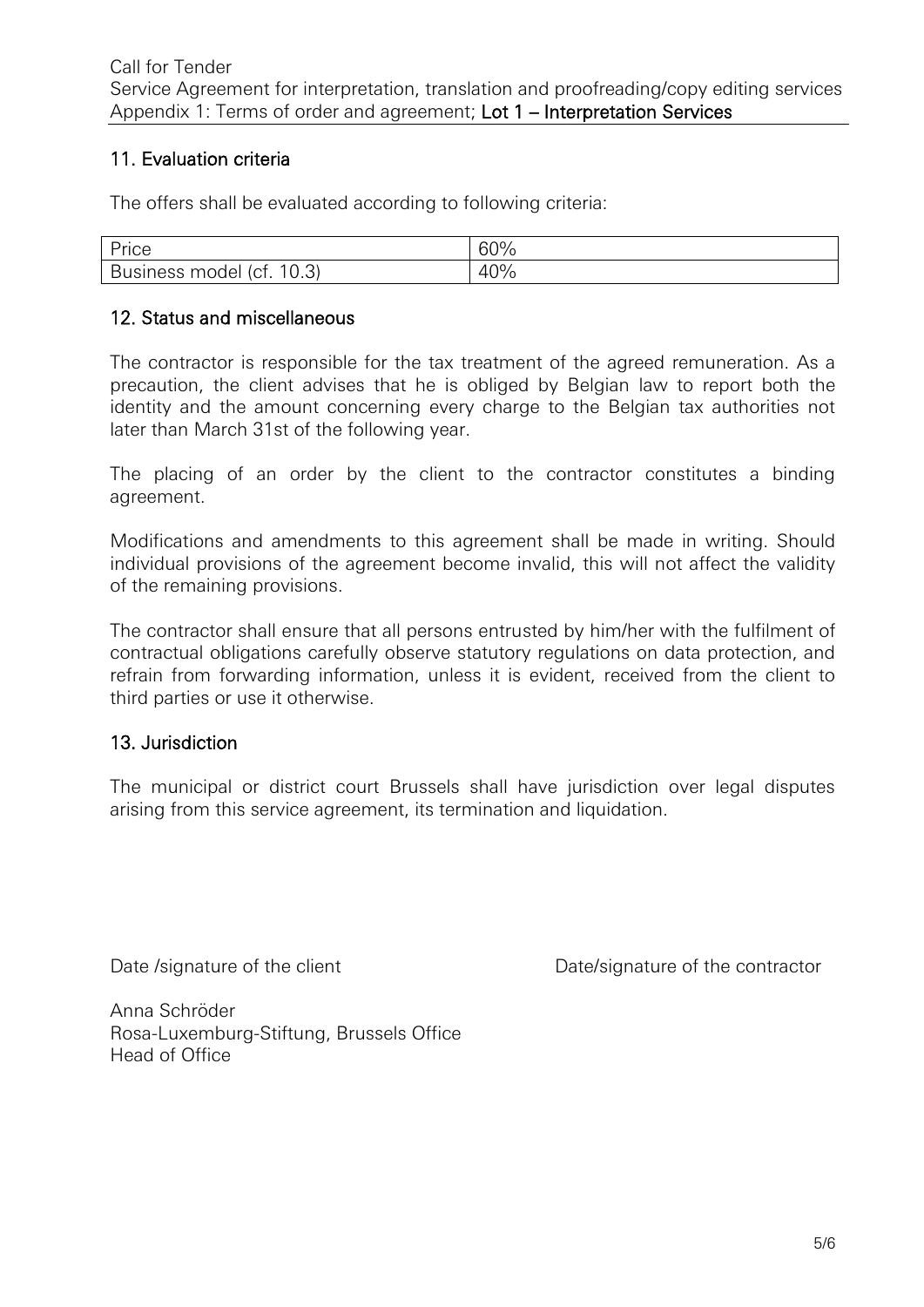Service Agreement for interpretation, translation and proofreading/copy editing services Appendix 2: Indicative Financial Offer; Lot 1 – Interpretation Services

| $N^{\circ}$ | Description                                                                                                                                            | Price<br>in euros<br>(excl. VAT) |
|-------------|--------------------------------------------------------------------------------------------------------------------------------------------------------|----------------------------------|
| 1.          | Remuneration for interpretation service per interpreter<br>per day/normal daily remuneration, max. 9 hours<br>Main languages <sup>1</sup>              |                                  |
| 2.          | Remuneration for interpretation service per extra hour,<br>max. 3 hours<br>Main languages                                                              |                                  |
| 3.          | Remuneration for interpretation service per half day,<br>small remuneration, max. 3 hours<br>Main languages                                            |                                  |
| 4.          | Remuneration for interpretation service<br>per interpreter per day/normal daily remuneration, max.<br>9 hours<br>Other European languages <sup>2</sup> |                                  |
| 5.          | Remuneration for interpretation service per extra hour,<br>max. 3 hours<br>Other European languages                                                    |                                  |
| 6.          | Remuneration for interpretation service per half day,<br>small remuneration, max. 3 hours<br>Other European languages                                  |                                  |
| 7.          | Remuneration for interpretation service per interpreter<br>per day/normal daily remuneration, max. 9 hours<br>Extra-European languages <sup>3</sup>    |                                  |
| 8.          | Remuneration for interpretation service per extra hour,<br>max. 3 hours<br>Extra-European languages                                                    |                                  |
| 9.          | Remuneration for interpretation service per half day,<br>small remuneration, max. 3 hours<br>Extra-European languages                                  |                                  |
| 10.         | Remuneration for recording and copyright for re-using<br>the recorded materials as set out in appendix 1, point<br>10, max. 9 hours                    |                                  |
| 11.         | Remuneration for recording and copyright for re-using<br>the recorded materials as set out in appendix 1, point<br>10, half day, max. 3 hours          |                                  |
| 12.         | Remuneration for recording and copyright for re-using<br>the recorded materials as set out in appendix 1, point<br>10, per extra hour, max. 3 hours    |                                  |

<sup>&</sup>lt;sup>1</sup> English, German, French, Spanish and Italian

<sup>&</sup>lt;sup>2</sup> Dutch, Greek, Danish, Swedish and Portuguese

<sup>&</sup>lt;sup>3</sup> Russian and others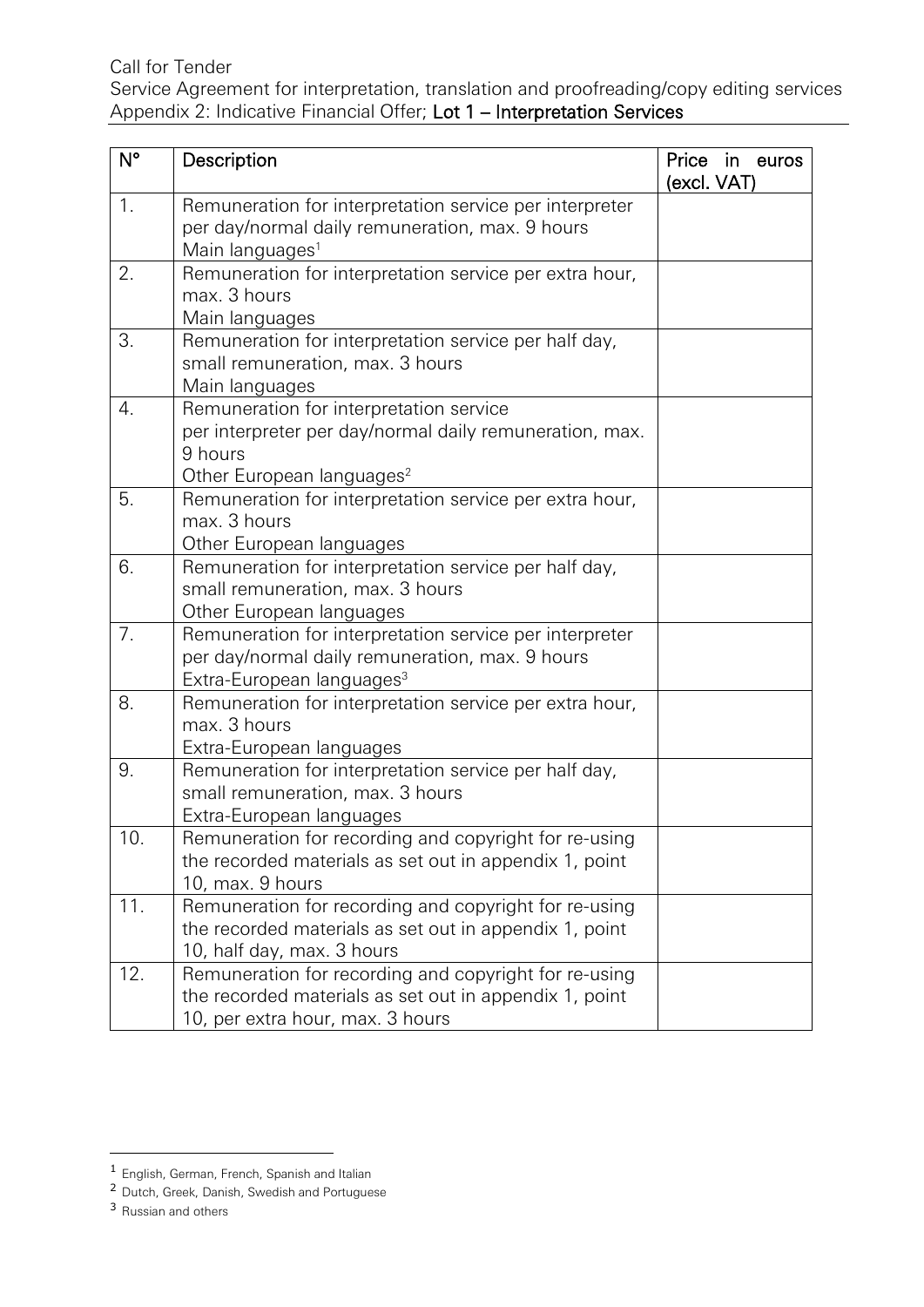Call for Tender Service Agreement for interpretation, translation and proofreading/copy editing services Appendix 2: Indicative Financial Offer; Lot 1 – Interpretation Services

| 13.               | Fee per interpretation booth                       |  |
|-------------------|----------------------------------------------------|--|
| 14.               | Fee for head-sets, price per person                |  |
| 15.               | Fee per speaker microphone                         |  |
| 16.               | Fee per independent microphone (for questions)     |  |
| $\overline{17}$ . | Fee for translation of webinars per hour           |  |
| 18.               | Total financial offer (sum of all positions above) |  |

The indicative prices apply to the term of agreement.

Name, legally binding signature, date.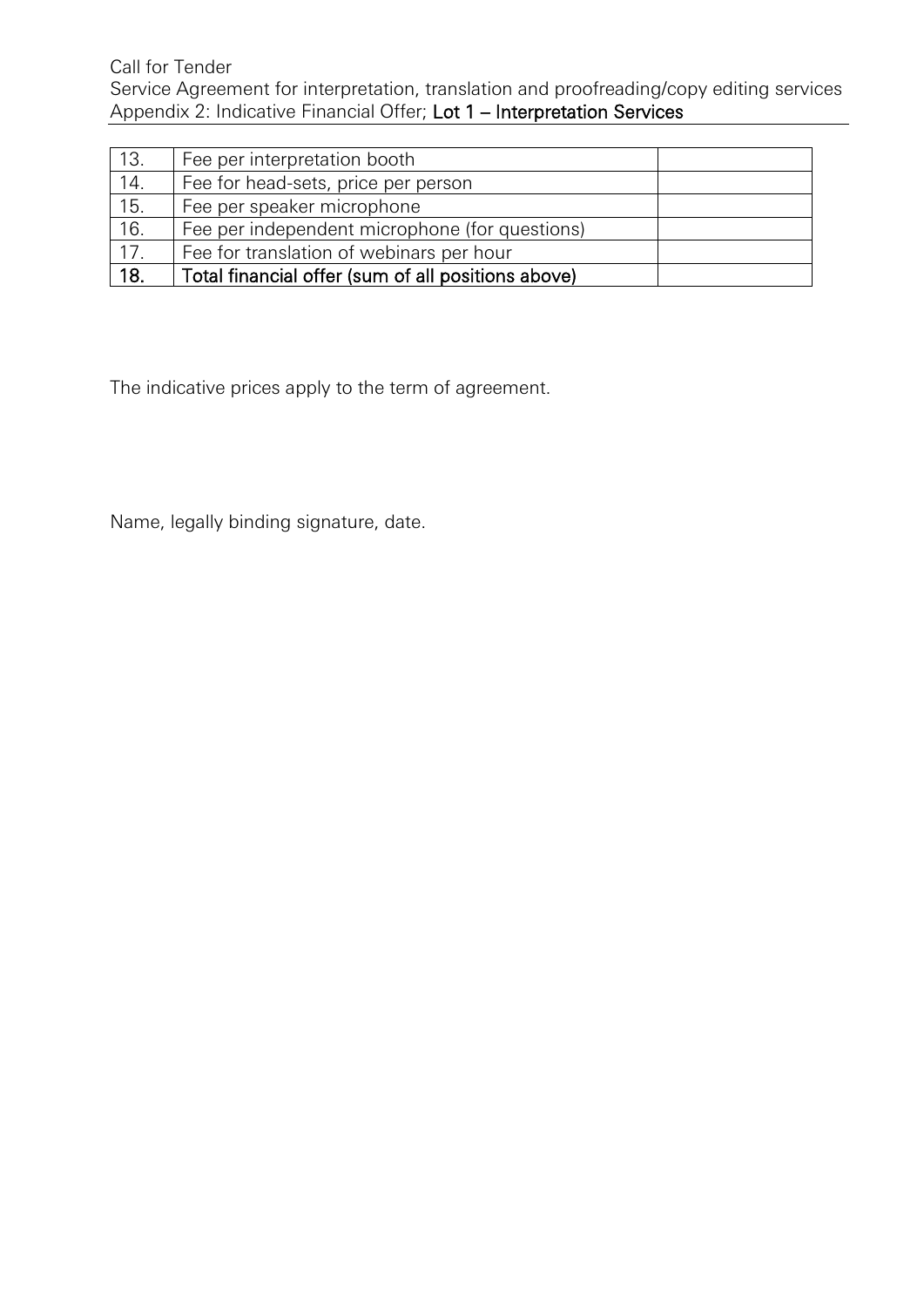#### Call for Tender Service Agreement for interpretation, translation and proofreading/copy editing services Appendix 3: References; Lot 1 – Interpretation Services

Reference letters demonstrating the experience of the contractor, in particular in providing similar services to an international organization, an institution or a public service – If necessary (insufficient space for example), several copies of the Appendix can be used.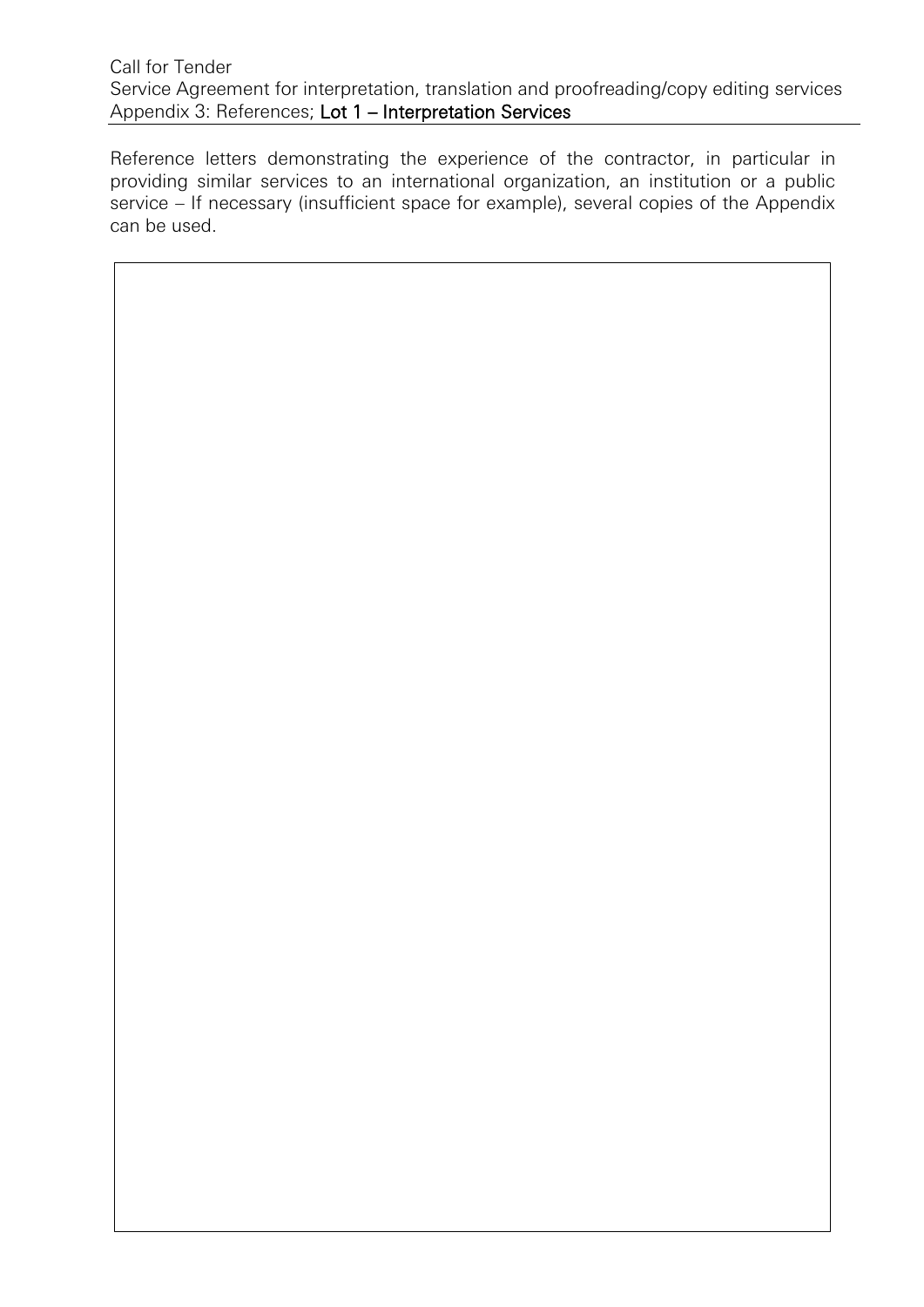Service Agreement for interpretation, translation and proofreading/copy editing services Appendix 4: Terms of order and agreement; Lot 2 – Translation Services

#### 1. Subject matter of the general agreement

The Brussels Office of the Rosa-Luxemburg-Stiftung (referred to as "client") intends to conclude a general agreement for translation services to guarantee high quality standards in regard to the client's publications and website.

The contractual partner (referred to as "contractor") shall deliver written translation services assigned by the client. Important requirements are familiarity with the left political scene, knowledge of left social and political debates and knowledge of the relevant terminology.

#### 2. Terms and execution periods

The agreement has a term of twelve (12) months and can be tacitly extended by another twelve (12) months unless it is cancelled upon written notice at least one (1) month to the agreed term of the agreement. The maximum length of this contract is thirty-six (36) months.

The execution of the agreement starts with the placement of the first order by the client.

#### 3. Estimated volume of services

The Rosa-Luxemburg-Stiftung Brussels Office estimates following yearly order value:

#### Lot 2 – Translation services - 65.000  $\epsilon$  net per year.

This number is a mere estimation and might vary. Needs may be higher or lower. However, a cumulative volume of 200.000€ net over the entire term will not be exceeded. If this maximum amount is reached, this contract will automatically expire. We cannot confirm the frequency of orders for 2022 and following years. Orders will not be placed at once but each prior to the respective event respecting the agreed deadlines.

The client reserves the option to fall back on relevant suppliers.

## 4. Detailed description of tasks

#### Lot 2 – Translation Services

Translation services require linguistic and technical competences in the relevant languages and knowledge of the left political scene (see also point 1). Translation, are required in the context of the client's written communication: publications (such as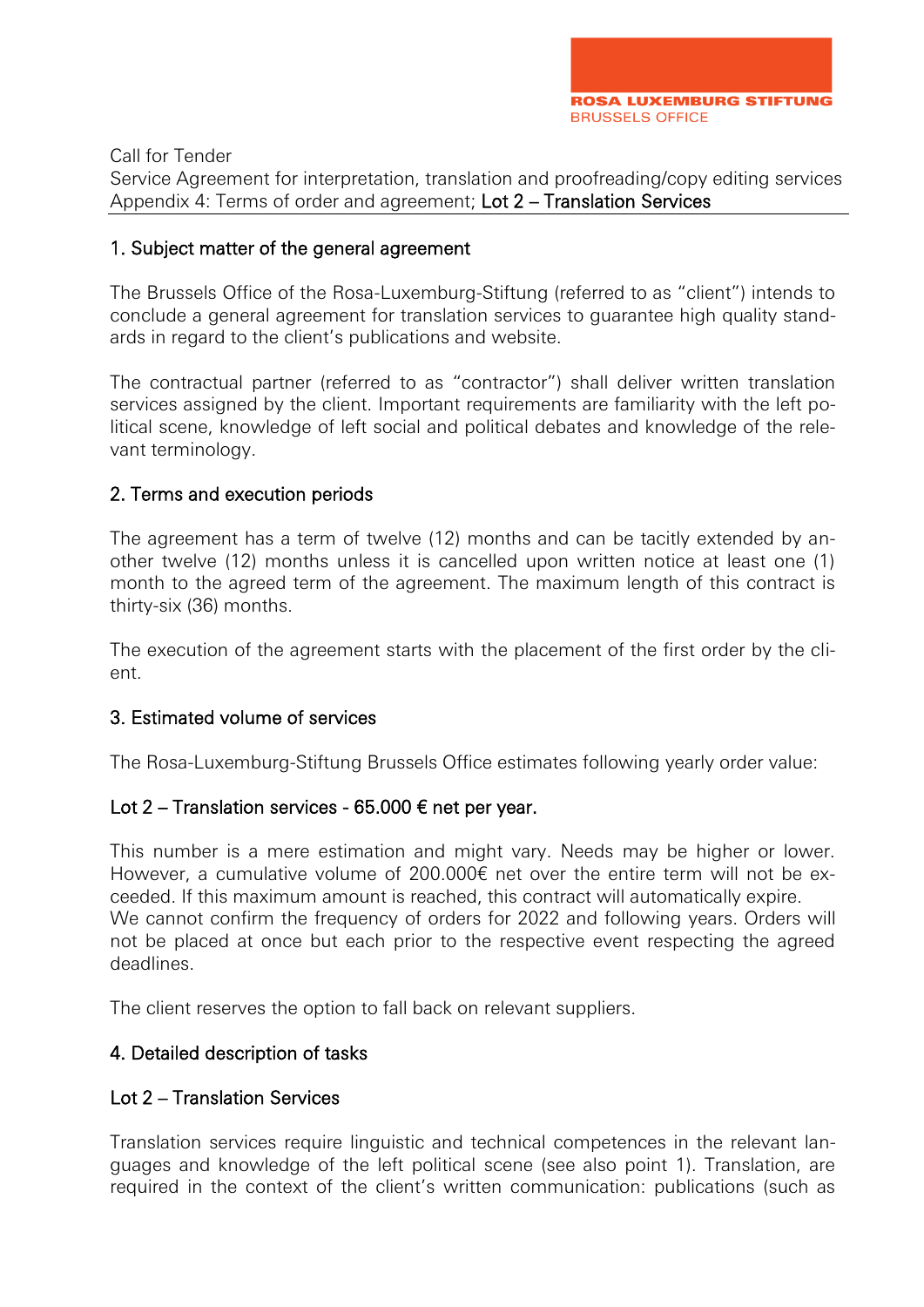booklets, brochures, books, articles; print or online), flyers and invitations, texts such as news announcements and project reports for the website.

The focus of the client's work lies on crisis and alternatives, global power shift, dangers of free trade agreements (TTIP), right-wing extremism, energy democracy, financialisation of nature/energy/commodities, sustainability and socio-ecological transformation, labour and labour unions, Left parties and civil society movements in Europe.

The translation services are mainly required for the following European languages: English, German, French, Spanish and Italian.

The contractor guarantees the availability of the following languages: Dutch, Greek, Danish, Swedish and Portuguese. This list is not exhaustive.

#### Periods for delivery

The basis for calculation is 65 signs per line.

| $N^{\circ}$ | Description | Volume         | Period for delivery              |
|-------------|-------------|----------------|----------------------------------|
|             | Translation | Up to 2 pages  | 1 day, including proofreading*   |
|             | Translation | Up to 10 pages | 4 days, including proofreading*  |
| -3.         | Translation | Up to 50 pages | 20 days, including proofreading* |
|             | Translation | Up to 80 pages | 32 days, including proofreading* |

\* The contractor shall carry out the proofreading by a third person (not the translator) to guarantee the delivery of a clean text, ready to be published.

The contractor commits to confirm each order within 2 working days by submitting a financial offer according to appendix 5.

The stated prices on each individual offer, after agreed upon with the client, will be binding for the particular order.

## 5. Obligations of the contractor

The contractor agrees to treat as confidential all documents, files and data received from the client or its cooperation partners concerning the respective order, and to maintain secrecy towards third parties. If the contractor is not able to carry out the assigned order, he/she shall immediately inform the client. In case that the contractor cancels the order at short notice, the contractor shall provide a substitute supplier that fulfils the criteria set out in the order description. If he/she fails to do so, the client may charge him/her fees amounting up to 25% of the order value.

## 6. Individual assignments and accounting

For individual assignments, the conditions set out under the aforementioned points shall apply. Individual assignments shall always be made in writing (by email). Questions may be discussed in advance orally. By submitting a binding offer, the contractor agrees to the aforementioned terms of agreement.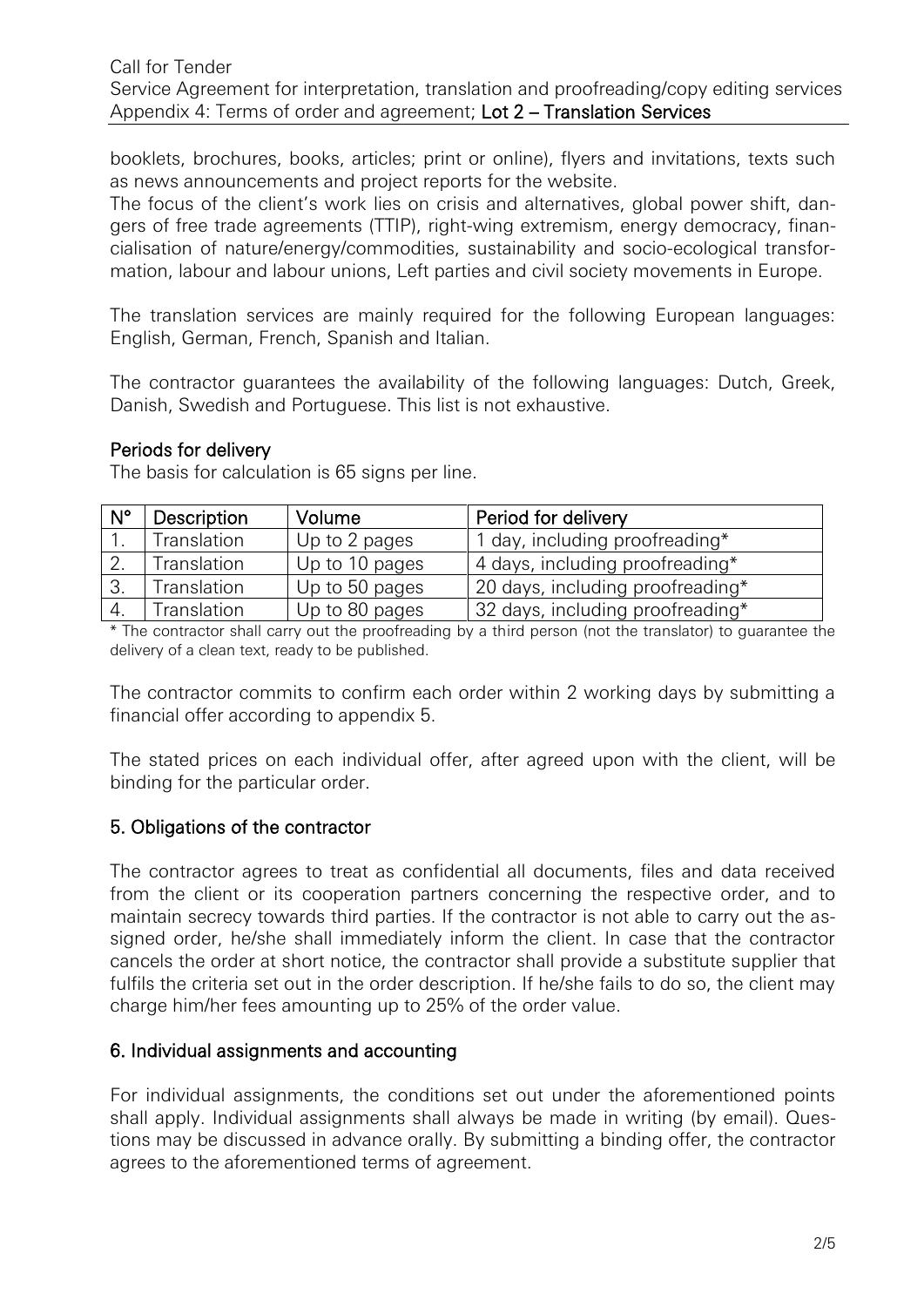The remuneration is defrayable after delivery and its billing. The bills are to be addressed to the client (by mail: [invoices.brussels@rosalux.org\)](mailto:invoices.brussels@rosalux.org) and have to contain all legal information, the delivery date as well as the sales tax identification number of the client, BE 0823.228.211. The client pays through bank transfers.

# 7. Liability

The contractor's liability for breach of contractual obligations towards the client is limited to intention and gross negligence.

The client declines all responsibilities for loss or damage of the contractor's technical equipment.

# 8. Copyrights

The client shall have the right to any and all working results protected by copyright law. Upon completion of the mandate the utilisation right shall pass on to the client. The client intends to re-use translations or parts of them. This includes copying, distributing, displaying or reciting publicly on the internet, sending them via e-mail and editing them. These rights are granted by the contractor to the client without local and time restrictions. The client can transmit the rights without any former notice to third parties.

The remuneration paid shall compensate for any and all copyright claims of the contractor.

## 9. General description of the suitability of tenderers

We will only evaluate applicants who have submitted a full application with all the necessary documents

9.1. Please complete, sign and submit following documents:

- Terms of order and agreement for translation services (appendix 4)
- Indicative financial offer (appendix 5)
- Three (3) significant references of services for similar clients (appendix 6)
- Self-declaration, see 9.2.
- Presentation of the company's business model, see 9.3.

## 9.2. Information to provide in the self-declaration:

The tenderer shall submit following information about her/his company

- Company's registered headquarters and main contact person
- Number of translators occupied by the company with the required skills and qualifications
- Proof of qualification: The qualification profile of the employed translators shall be presented for following languages (2-3 qualification profiles per language)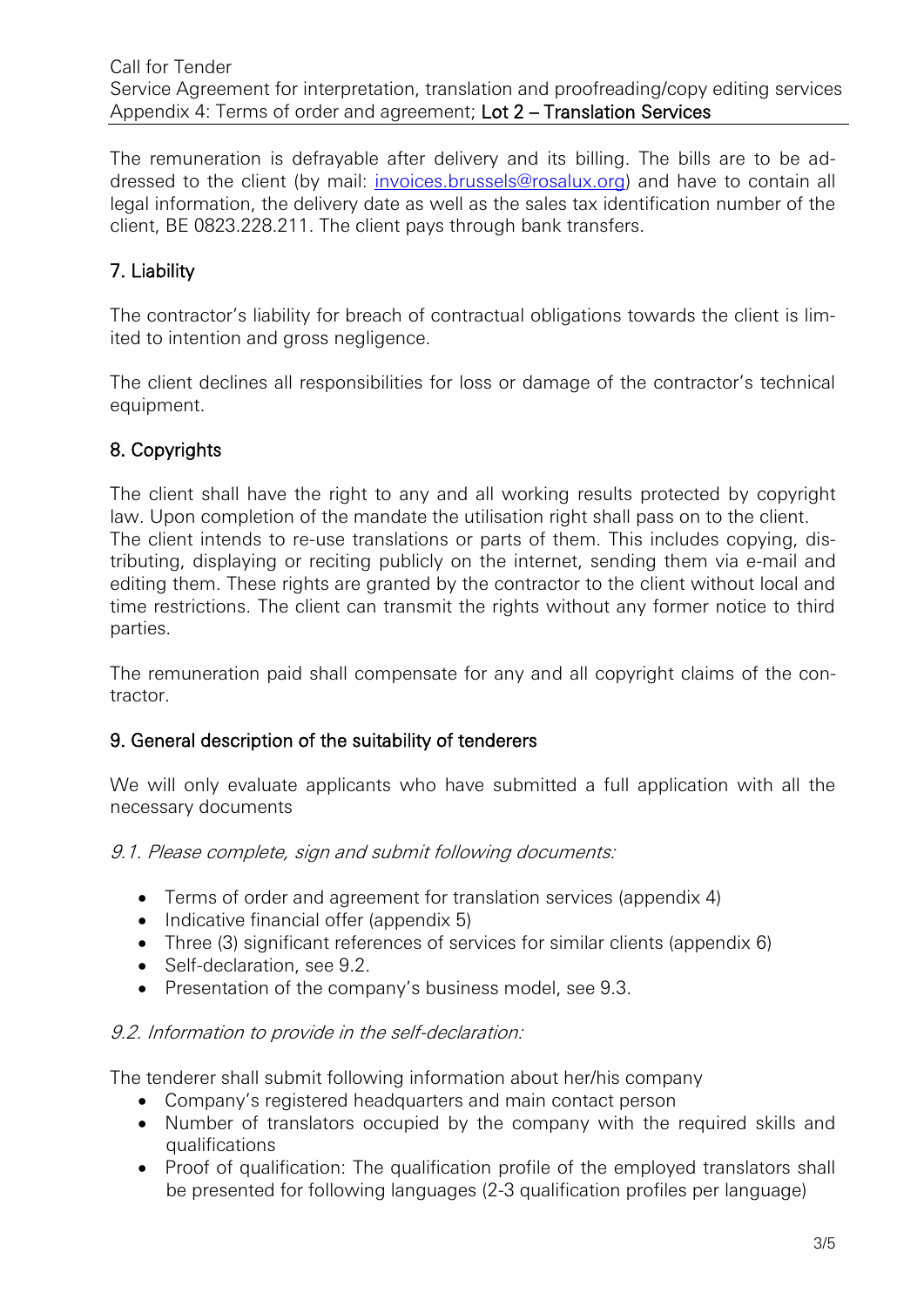- o English
- o French
- o Spanish

#### 9.3. Presentation of the company's business model

In order to be able to better assess the capacity and efficiency of the tenderer, the Rosa-Luxemburg-Stiftung kindly asks you to clearly demonstrate the following among others:

- Provide proving documents regarding compliance of payment standards for translators
- Provide proofs of the interpreter's skills and qualifications as well as proofs of fair treatment (equal treatment of women and men; transparent remuneration policy; union organisation of the employees…)

## 10. Evaluation criteria

The offers shall be evaluated according to following criteria:

| Price                        | 60% |
|------------------------------|-----|
| Work samples (cf. test task) | 15% |
| Business model (cf. 9.3)     | 25% |

## 11. Status and miscellaneous

The contractor is responsible for the tax treatment of the agreed remuneration. As a precaution, the client advises that he is obliged by Belgian law to report both the identity and the amount concerning every charge to the Belgian tax authorities not later than March 31st of the following year.

The placing of an order by the client to the contractor constitutes a binding agreement.

Modifications and amendments to this agreement shall be made in writing. Should individual provisions of the agreement become invalid, this will not affect the validity of the remaining provisions.

The contractor shall ensure that all persons entrusted by him/her with the fulfilment of contractual obligations carefully observe statutory regulations on data protection, and refrain from forwarding information, unless it is evident, received from the client to third parties or use it otherwise.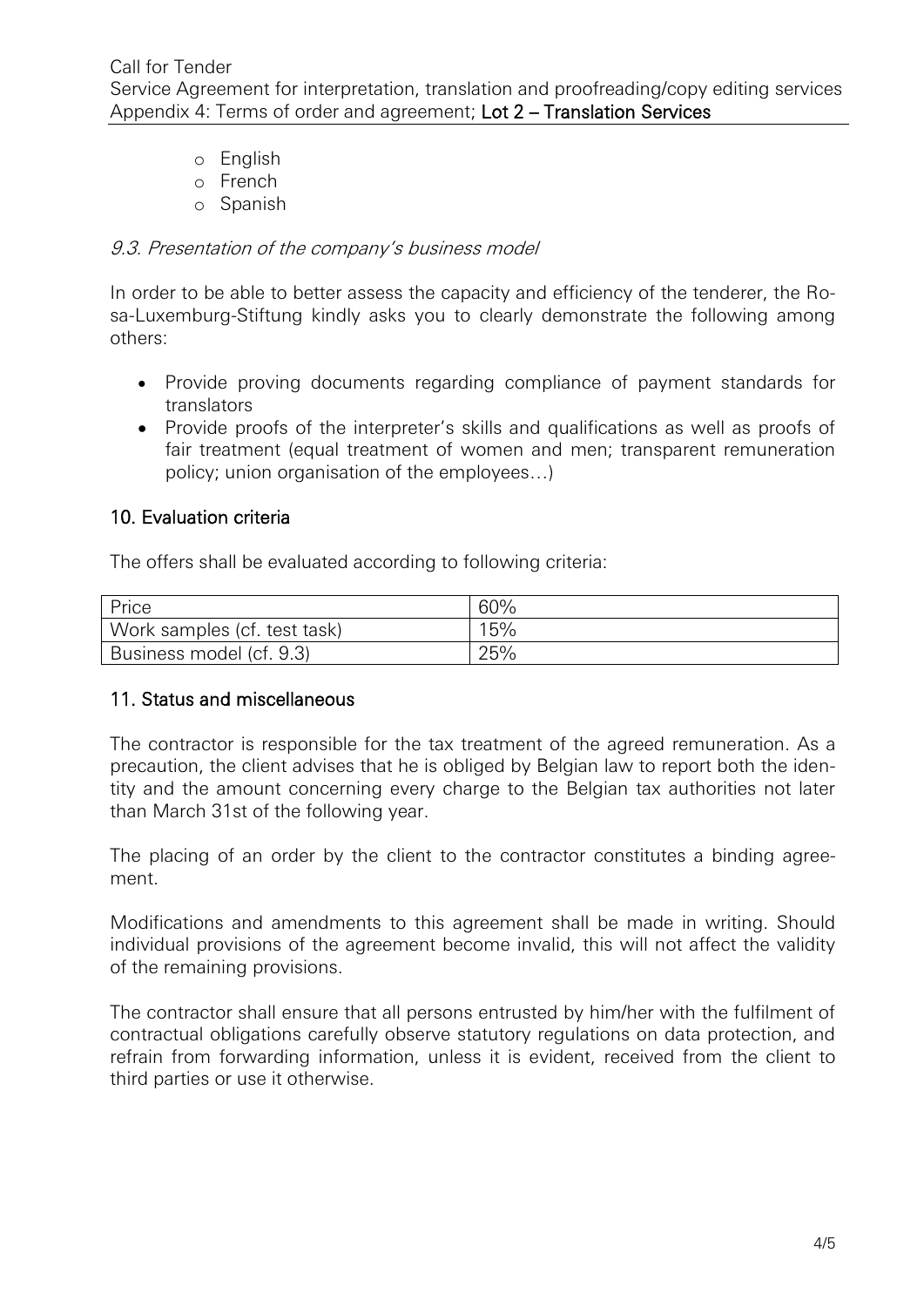# 12. Jurisdiction

The municipal or district court Brussels shall have jurisdiction over legal disputes arising from this service agreement, its termination and liquidation.

Date/ signature of the client Date/signature of the contractor Anna Schröder Rosa-Luxemburg-Stiftung, Brussels Office Head of Office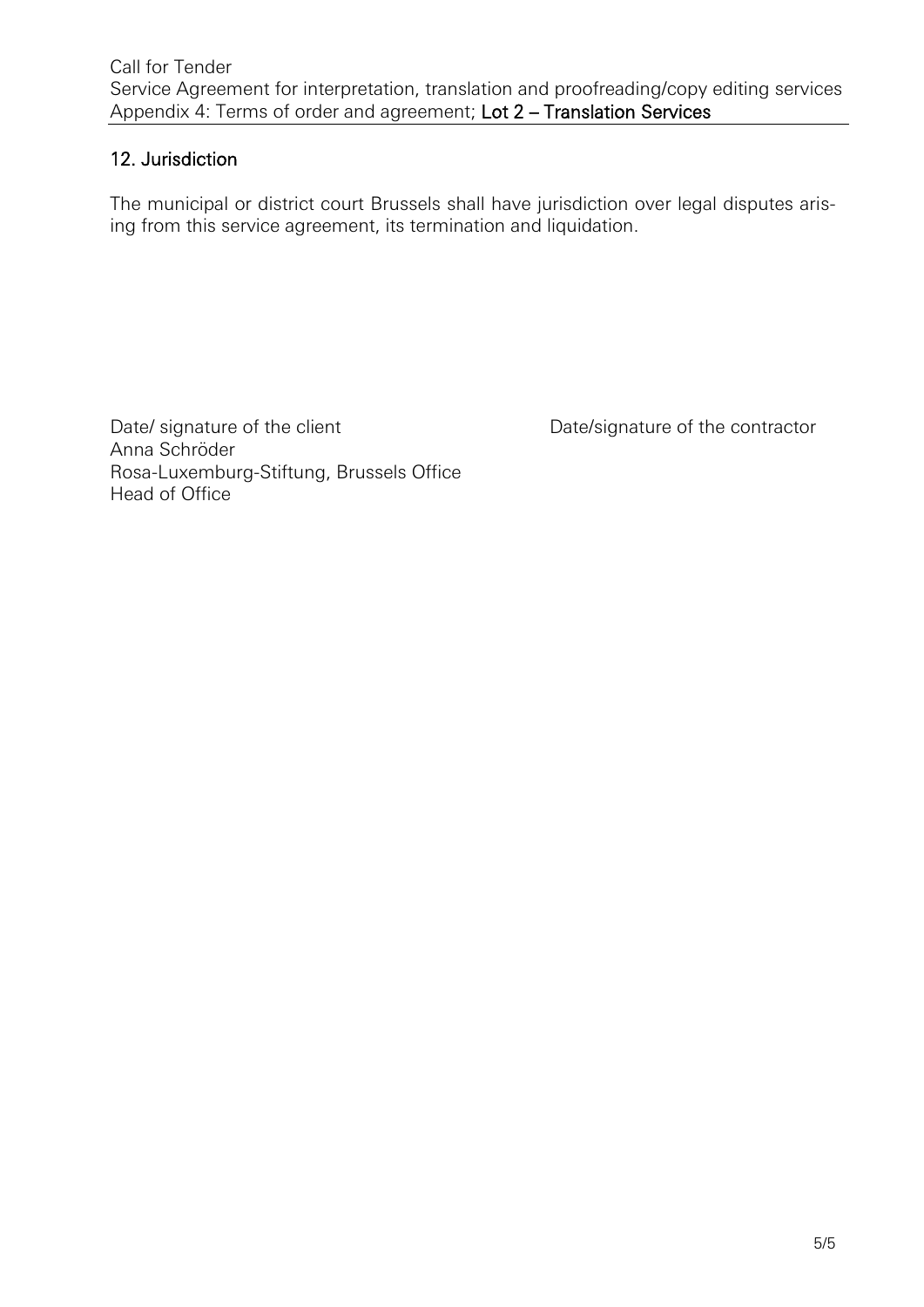Service Agreement for interpretation, translation and proofreading/copy editing services Appendix 5: Indicative financial offer; Lot 2 – Translation Services

| $N^{\circ}$ | Description                                                                                                                        | Price<br>$\mathsf{In}$<br>euros<br>(excl. VAT) |
|-------------|------------------------------------------------------------------------------------------------------------------------------------|------------------------------------------------|
| 1.          | Remuneration for translation, price per line (65 signs)<br>normal level of difficulty<br>main languages <sup>1</sup>               |                                                |
| 2.          | Remuneration for translation, price per line (65 signs)<br>high level of difficulty<br>main languages                              |                                                |
| 2.          | Remuneration for translation, price per line (65 signs)<br>normal level of difficulty<br>Remaining European languages <sup>2</sup> |                                                |
| 3.          | Remuneration for translation, price per line (65 signs)<br>high level of difficulty<br>Remaining European languages                |                                                |
| 4.          | Remuneration for copy-editing, price per line (65 signs)<br>normal level of difficulty<br>main languages                           |                                                |
| 13.         | Total financial offer (sum of all positions above)                                                                                 |                                                |

The indicative prices apply to the term of agreement.

Name, legally binding signature, date.

 $\overline{a}$ 

<sup>&</sup>lt;sup>1</sup> English, German, French, Spanish and Italian

<sup>&</sup>lt;sup>2</sup> Dutch, Greek, Danish, Swedish and Portuguese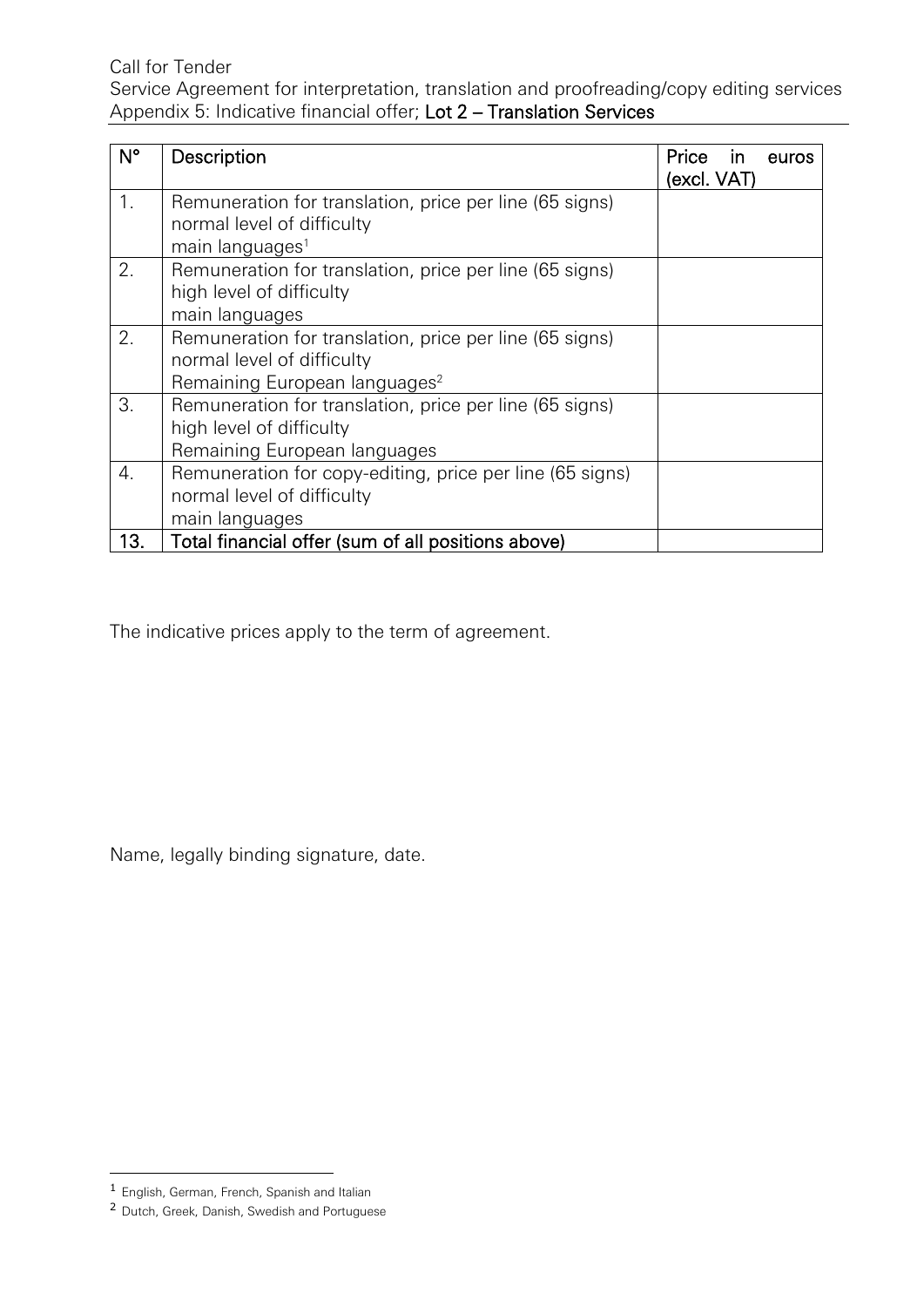#### Call for Tender Service Agreement for interpretation, translation and proofreading/copy editing services Appendix 6: References; Lot 2 – Translation Services

Reference letters demonstrating the experience of the contractor, in particular in providing similar services to an international organization, an institution or a public service - If necessary (insufficient space for example), several copies of the Appendix can be used.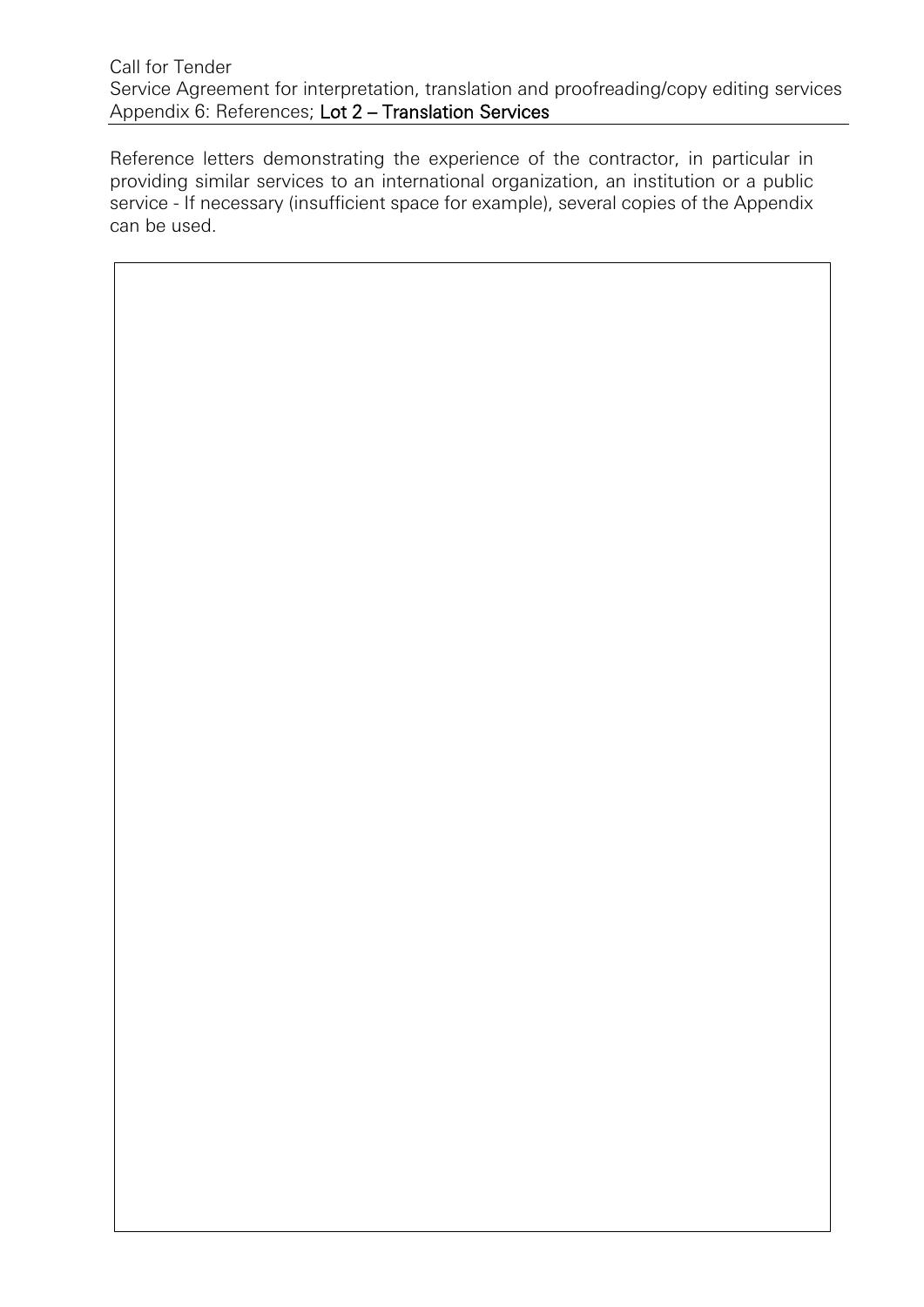Service Agreement for interpretation, translation and proofreading/copy editing services Appendix 7: Terms of order and agreement;

#### Lot 3 – Proofreading/Copy editing Services

#### 1. Subject matter of the general agreement

The Brussels Office of the Rosa-Luxemburg-Stiftung (referred to as "client") intends to conclude a general agreement for copy editing and proofreading services to guarantee high quality standards in regard to the client's publications and website.

The contractual partner (referred to as "contractor") shall deliver editing and proofreading services assigned by the client. Important requirements are familiarity with the left political scene, knowledge of left social and political debates and knowledge of the relevant terminology.

## 2. Terms and execution periods

The agreement has a term of twelve (12) months and can be tacitly extended by another twelve (12) months unless it is cancelled upon written notice at least one (1) month to the agreed term of the agreement. The maximum length of this contract is thirty-six (36) months.

The execution of the agreement starts with the placement of the first order by the client.

## 3. Estimated volume of services

The Rosa-Luxemburg-Stiftung Brussels Office estimates following yearly order value:

## Lot  $3$  – Copy Editing/Proofreading services - 25.000  $\epsilon$  net per year.

This number is a mere estimation and might vary. Needs may be higher or lower. However, a cumulative volume of 125.000€ net over the entire term will not be exceeded. If this maximum amount is reached, this contract will automatically expire. We cannot confirm the frequency of orders for 2022 and following years. Orders will not be placed at once but each prior to the respective event respecting the agreed deadlines.

The client reserves the option to fall back on relevant suppliers.

## 4. Detailed description of tasks

Editing and proofreading services require linguistic and technical competences in the relevant languages and knowledge of the left political scene (see also point 1). Editing and proofreading are required in the context of the client's written communication: publications (such as booklets, brochures, books, articles; print or online), flyers and invitations, texts such as news announcements and project reports for the website.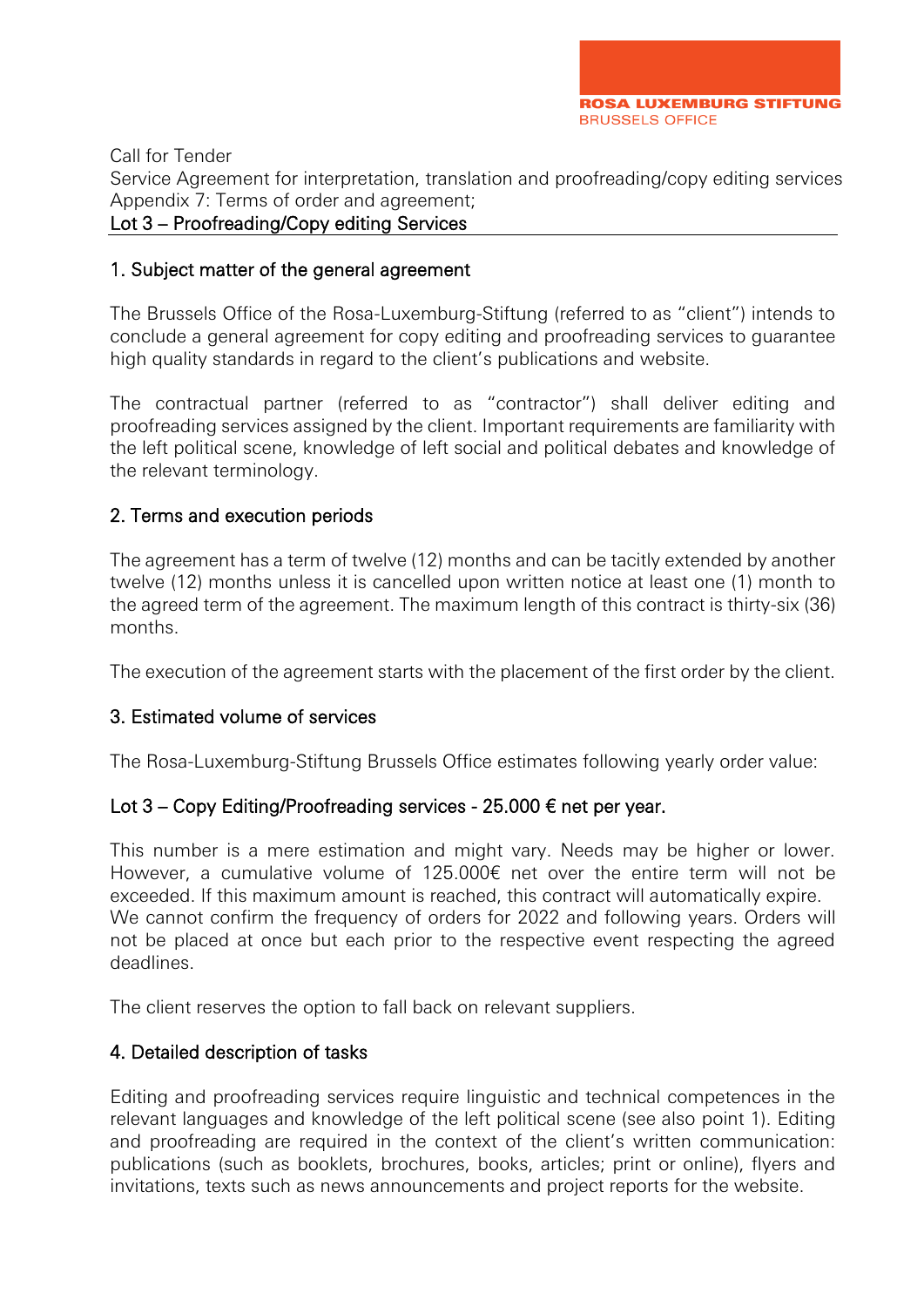## Lot 3 – Proofreading/Copy editing Services

The focus of the client's work lies on crisis and alternatives, global power shift, dangers of free trade agreements (TTIP), right-wing extremism, energy democracy, financialisation of nature/energy/commodities, sustainability and socio-ecological transformation, labour and labour unions, Left parties and civil society movements in Europe.

The proofreading/copy editing services are mainly required for the following European languages: English, German, French, Spanish and Italian.

The contractor guarantees the availability of the following languages: Dutch, Greek, Danish, Swedish and Portuguese. This list is not exhaustive.

#### Periods for delivery

The basis for calculation is 65 signs per line.

| $N^{\circ}$ | Description  | Volume         | Period for delivery              |
|-------------|--------------|----------------|----------------------------------|
| 1.          | Copy editing | Up to 2 pages  | 1 day, including proofreading*   |
| 2.          | Copy editing | Up to 10 pages | 3 days, including proofreading*  |
| 3.          | Copy editing | Up to 50 pages | 12 days, including proofreading* |
| 4.          | Copy editing | Up to 80 pages | 25 days, including proofreading* |
| 5.          | Proofreading | Up to 2 pages  | 1 day                            |
| 6.          | Proofreading | Up to 10 pages | 2 days                           |
| 7.          | Proofreading | Up to 50 pages | 10 days                          |
| 8.          | Proofreading | Up to 80 pages | 15 days                          |
| 9.          | Page proof   | Up to 2 pages  | 1 day                            |
|             | correction*  |                |                                  |
| 10.         | Page proof   | Up to 10 pages | 1 day                            |
|             | correction*  |                |                                  |
| 11.         | Page proof   | Up to 50 pages | 2 days                           |
|             | correction*  |                |                                  |
| 12.         | Page proof   | Up to 80 pages | 2 days                           |
|             | correction*  |                |                                  |

\*The contractor shall carry out the verification of the page proofs delivered by a lay-out company. The page proofs are delivered in pdf, the contractor shall check if table of contents, page breaks, hyphenation, footnotes etc. are correctly displayed in the lay-out and check for any remaining spelling or typing errors.

The contractor commits to confirm each order within 2 working days by submitting a financial offer according to appendix 8.

The stated prices on each individual offer, after agreed upon with the client, will be binding for the particular order.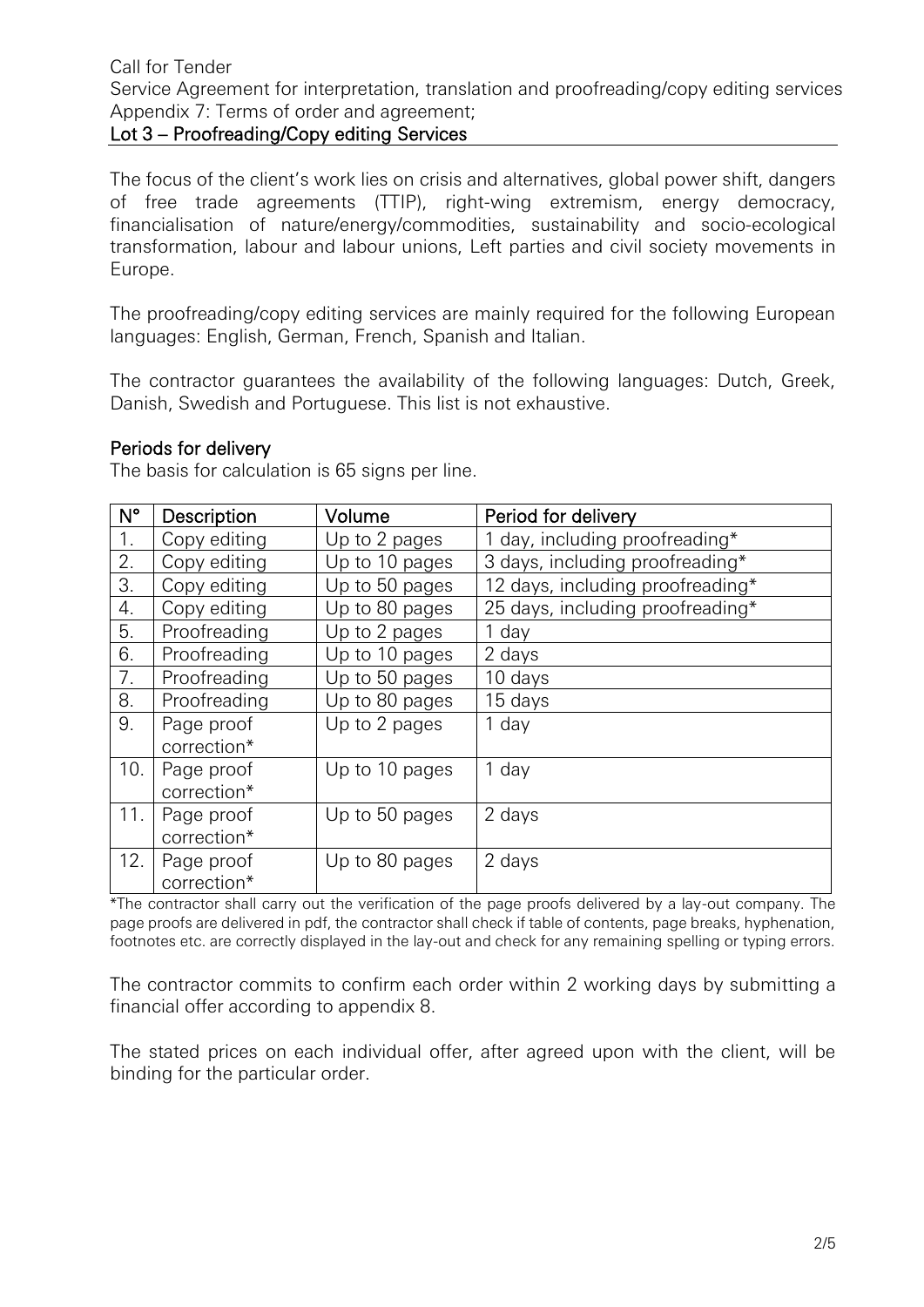## 5. Obligations of the contractor

The contractor agrees to treat as confidential all documents, files and data received from the client or its cooperation partners concerning the respective order, and to maintain secrecy towards third parties. If the contractor is not able to carry out the assigned order, he/she shall immediately inform the client. In case that the contractor cancels the order at short notice, the contractor shall provide a substitute supplier that fulfils the criteria set out in the order description. If he/she fails to do so, the client may charge him/her fees amounting up to 25% of the order value.

## 6. Individual assignments and accounting

For individual assignments, the conditions set out under the aforementioned points shall apply. Individual assignments shall always be made in writing (by email). Questions may be discussed in advance orally. By submitting a binding offer, the contractor agrees to the aforementioned terms of agreement.

The remuneration is defrayable after delivery and its billing. The bills are to be addressed to the client (by mail: [invoices.brussels@rosalux.org\)](mailto:invoices.brussels@rosalux.org) and have to contain all legal information, the delivery date as well as the sales tax identification number of the client, BE 0823.228.211. The client pays through bank transfers.

# 7. Liability

The contractor's liability for breach of contractual obligations towards the client is limited to intention and gross negligence.

The client declines all responsibilities for loss or damage of the contractor's technical equipment.

# 8. Copyrights

The client shall have the right to any and all working results protected by copyright law. Upon completion of the mandate the utilisation right shall pass on to the client.

The client intends to re-use proofread texts or parts of them. This includes copying, distributing, displaying or reciting publicly on the internet, sending them via e-mail and editing them. These rights are granted by the contractor to the client without local and time restrictions. The client can transmit the rights without any former notice to third parties.

The remuneration paid shall compensate for any and all copyright claims of the contractor.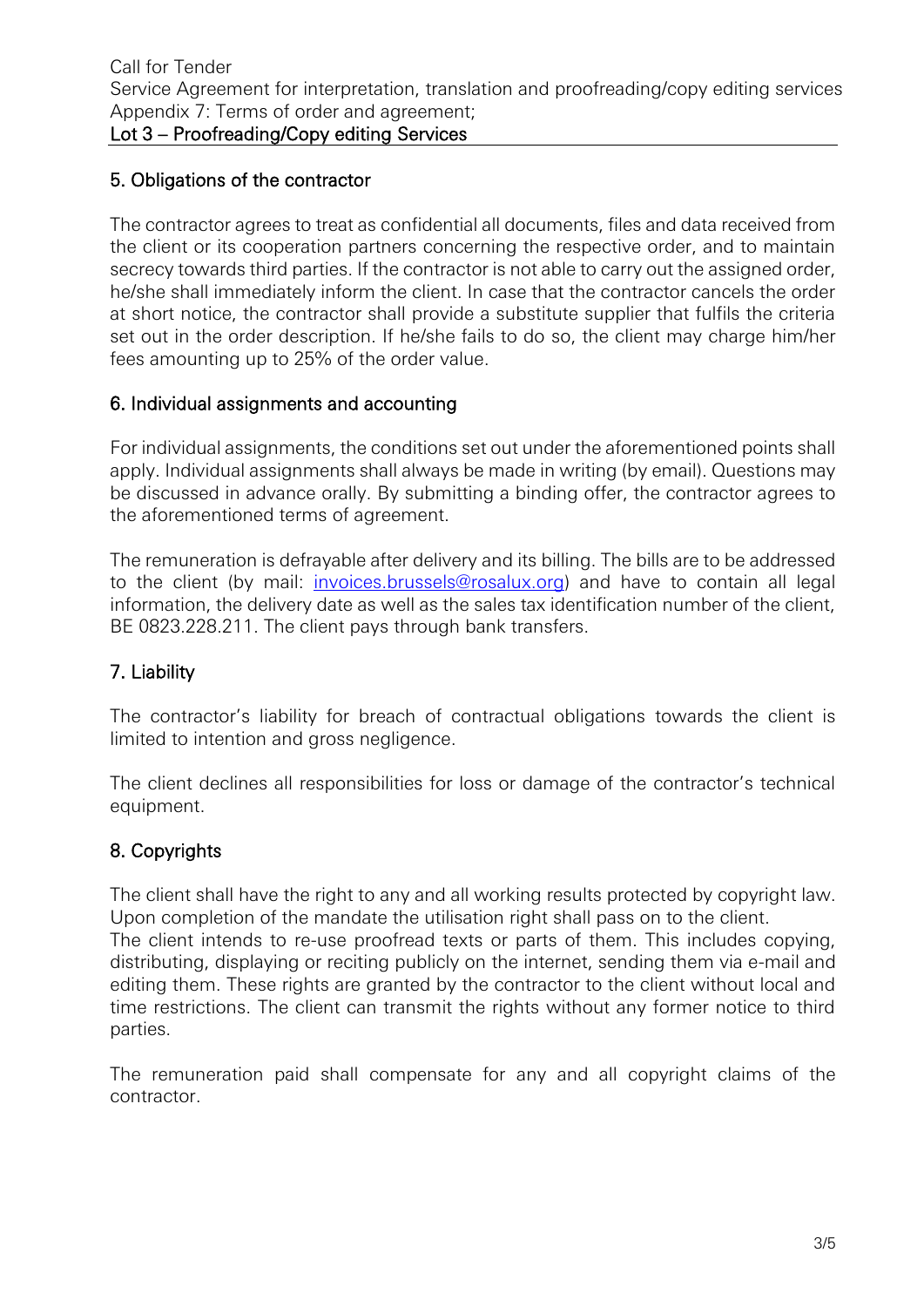# Lot 3 – Proofreading/Copy editing Services

# 9. General description of the suitability of tenderers

We will only evaluate applicants who have submitted a full application with all the necessary documents

9.1. Please complete, sign and submit following documents:

- Terms of order and agreement for Proofreading/Copy editing services (appendix 7)
- Indicative financial offer (appendix 8)
- Three (3) significant references of services for similar clients (appendix 9)
- Self-declaration, see 9.2.
- Presentation of the company's business model, see 9.3.

## 9.2. Information to provide in the self-declaration:

The tenderer shall submit following information about her/his company

- Company's registered headquarters and main contact person
- Number of editors occupied by the company with the required skills and qualifications
- Proof of qualification: The qualification profile of the employed editors shall be presented for following languages (2-3 qualification profiles per language)
	- o English
	- o French
	- o Spanish

## 9.3. Presentation of the company's business model

In order to be able to better assess the capacity and efficiency of the tenderer, the Rosa-Luxemburg-Stiftung kindly asks you to clearly demonstrate the following among others:

- Provide proving documents regarding compliance of payment standards for editors
- Provide proofs of the editor's skills and qualifications as well as proofs of fair treatment (equal treatment of women and men; transparent remuneration policy; union organisation of the employees…)

# 10. Evaluation criteria

The offers shall be evaluated according to following criteria:

| Price                        | 60% |
|------------------------------|-----|
| Work samples (cf. test task) | 15% |
| Business model (cf. 9.3)     | 25% |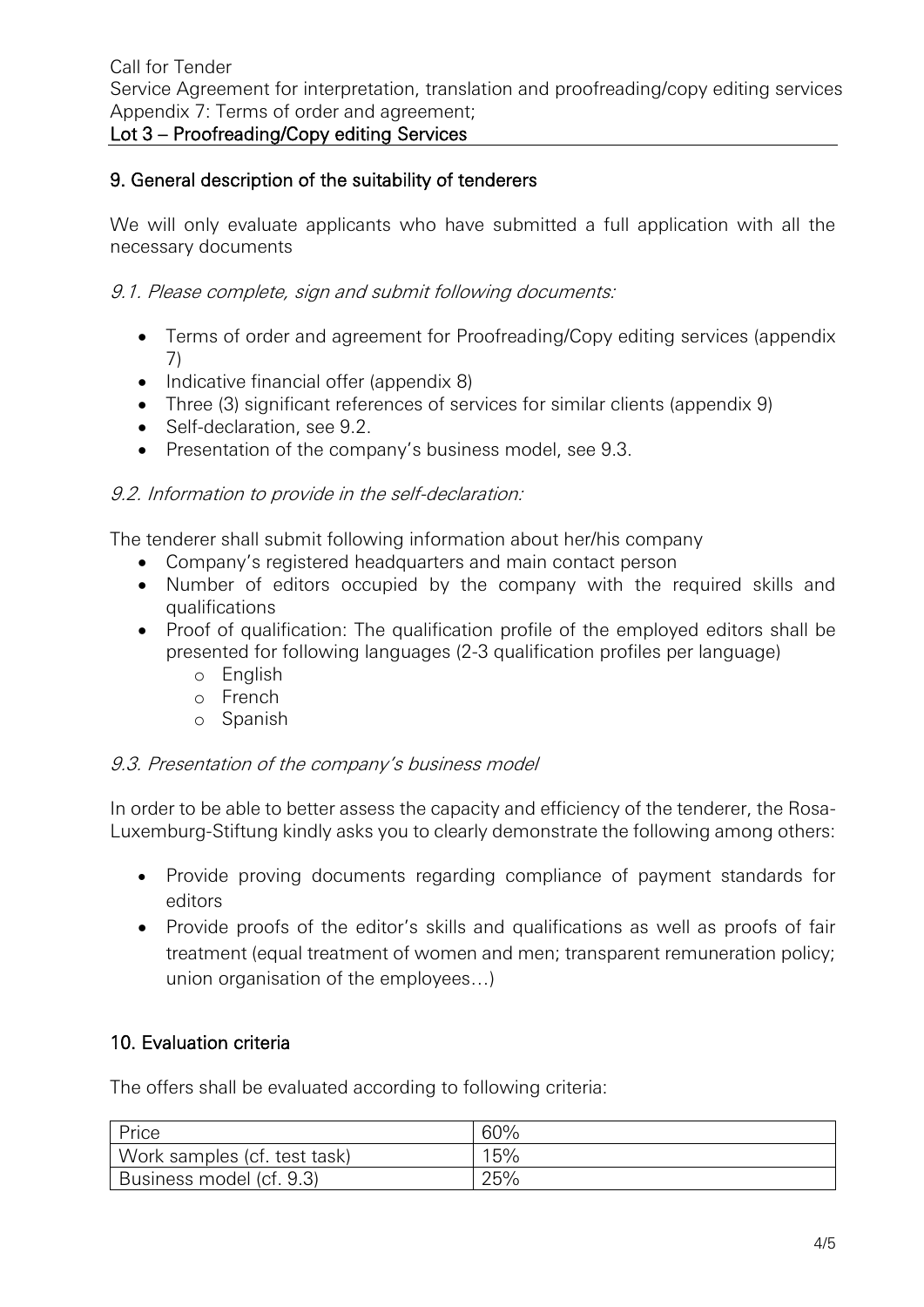Service Agreement for interpretation, translation and proofreading/copy editing services Appendix 7: Terms of order and agreement;

## Lot 3 – Proofreading/Copy editing Services

## 11. Status and miscellaneous

The contractor is responsible for the tax treatment of the agreed remuneration. As a precaution, the client advises that he is obliged by Belgian law to report both the identity and the amount concerning every charge to the Belgian tax authorities not later than March 31st of the following year.

The placing of an order by the client to the contractor constitutes a binding agreement.

Modifications and amendments to this agreement shall be made in writing. Should individual provisions of the agreement become invalid, this will not affect the validity of the remaining provisions.

The contractor shall ensure that all persons entrusted by him/her with the fulfilment of contractual obligations carefully observe statutory regulations on data protection, and refrain from forwarding information, unless it is evident, received from the client to third parties or use it otherwise.

#### 12. Jurisdiction

The municipal or district court Brussels shall have jurisdiction over legal disputes arising from this service agreement, its termination and liquidation.

Date/ signature of the client Date/signature of the contractor Anna Schröder Rosa-Luxemburg-Stiftung, Brussels Office Head of Office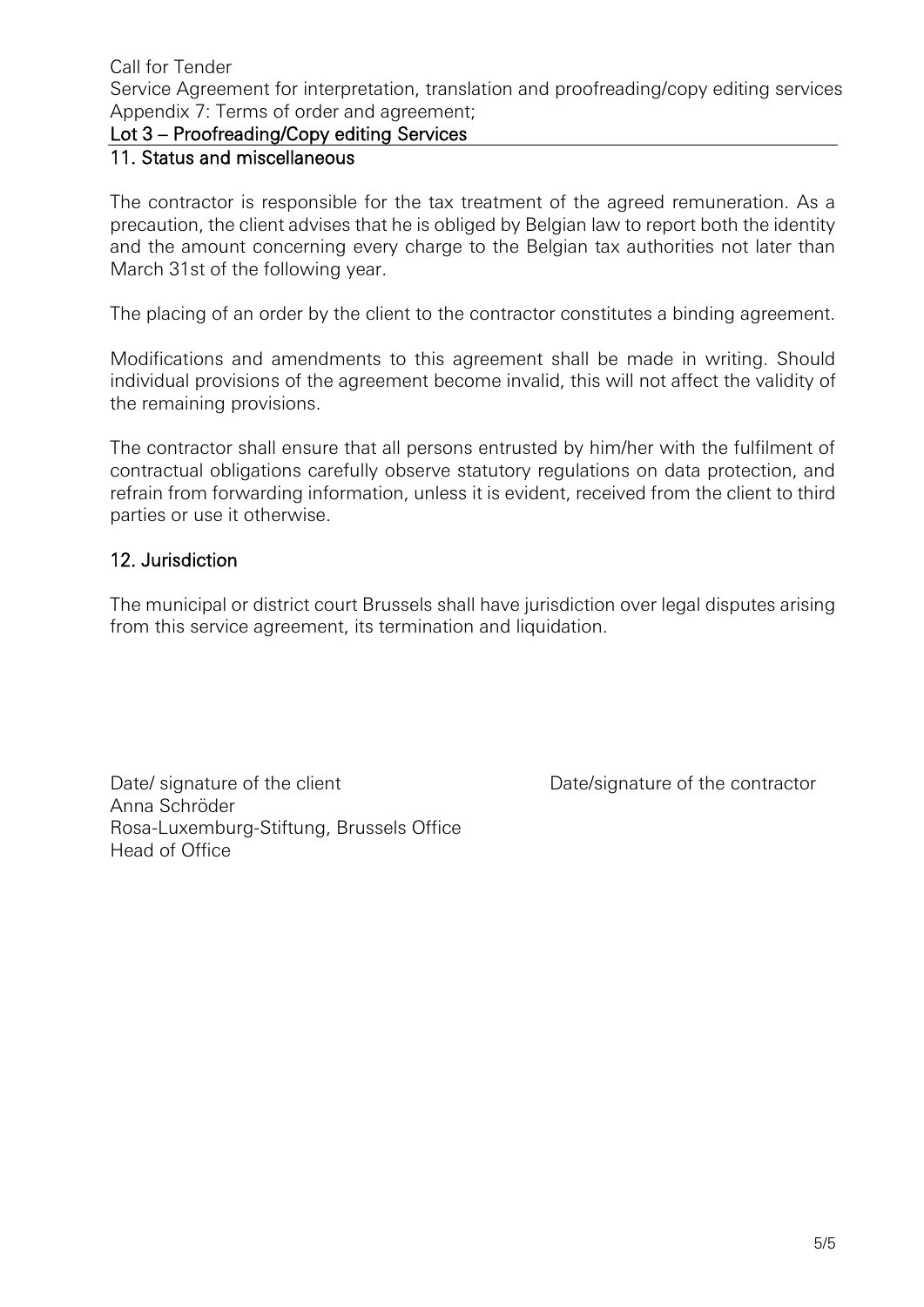Service Agreement for interpretation, translation and proofreading/copy editing services Appendix 8: Indicative financial offer; Lot 3 – Proofreading/Copy editing Services

| $N^{\circ}$      | Description                                                                                                                         | Price<br>(excl. VAT) | in | euros |
|------------------|-------------------------------------------------------------------------------------------------------------------------------------|----------------------|----|-------|
| 1.               | Remuneration for copy editing, price per line (65 signs)<br>normal level of difficulty<br>main languages <sup>1</sup>               |                      |    |       |
| 2.               | Remuneration for copy editing, price per line (65 signs)<br>high level of difficulty<br>main languages                              |                      |    |       |
| 3.               | Remuneration for copy editing, price per line (65 signs)<br>normal level of difficulty<br>Remaining European languages <sup>2</sup> |                      |    |       |
| $\overline{4}$ . | Remuneration for copy editing, price per line (65 signs)<br>high level of difficulty<br>Remaining European languages                |                      |    |       |
| 5.               | Remuneration for proofreading, price per line (65 signs)<br>normal level of difficulty<br>main languages                            |                      |    |       |
| 6.               | Remuneration for proofreading, price per line (65 signs)<br>high level of difficulty<br>main languages                              |                      |    |       |
| 7.               | Remuneration for proofreading, price per line (65 signs)<br>normal level of difficulty<br>Remaining European languages              |                      |    |       |
| 8.               | Remuneration for proofreading, price per line (65 signs)<br>high level of difficulty<br>Remaining European languages                |                      |    |       |
| 9.               | Remuneration for page proof correction, price per line<br>$(65$ signs)                                                              |                      |    |       |
| 10.              | Total financial offer (sum of all positions above)                                                                                  |                      |    |       |

By signing, you agree to the conditions of order and agreement as set out in this document.

The indicative prices apply to the term of agreement.

Name, legally binding signature, date.

l

<sup>1</sup> English, German, French, Spanish and Italian

<sup>&</sup>lt;sup>2</sup> Dutch, Greek, Danish, Swedish and Portuguese